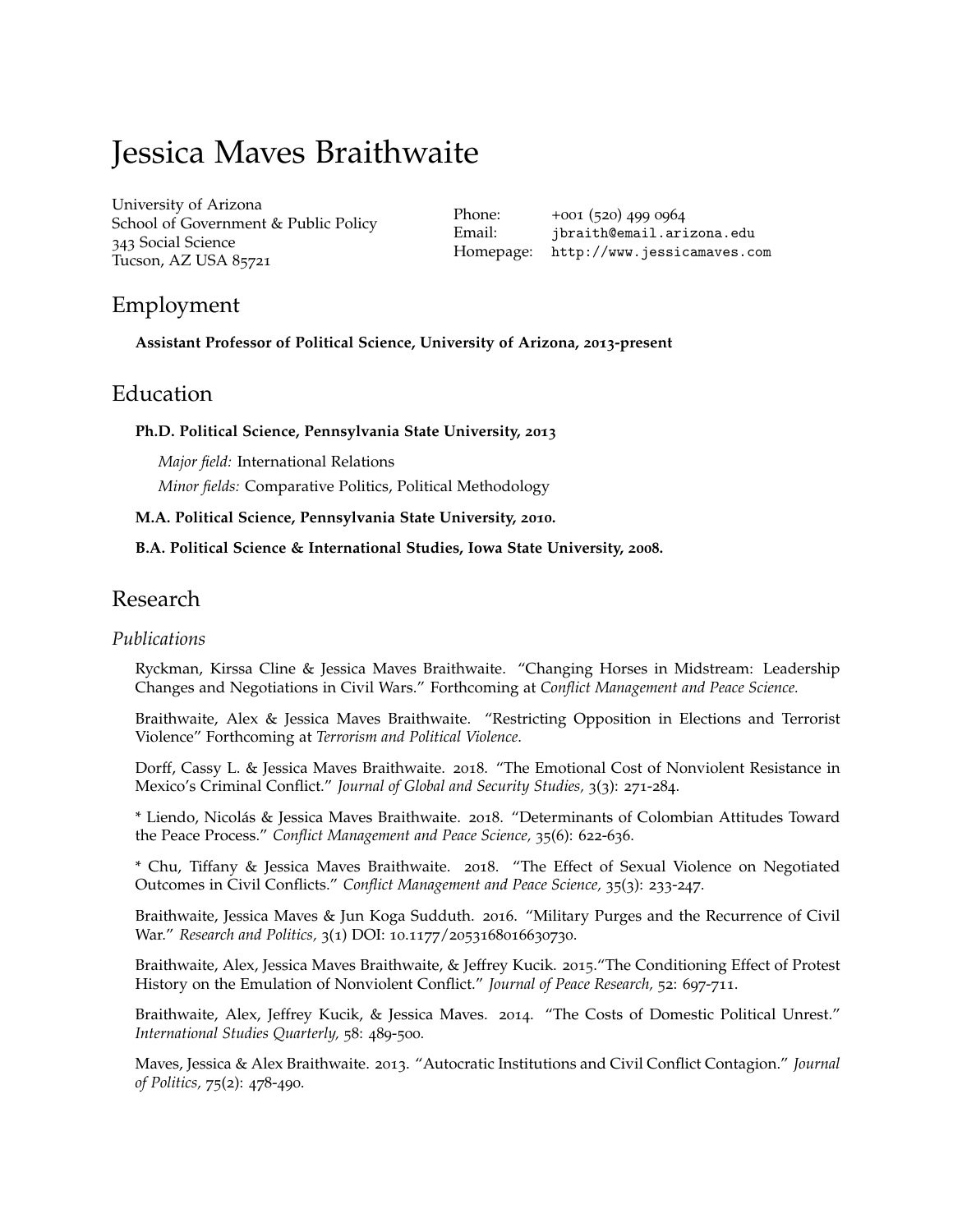#### *Book Chapter*

Braithwaite, Jessica Maves. 2019. "What We Know About Ending Civil Wars." *Civil Wars in the Middle East: Towards Ending the Conflicts*. Ed. Ross Harrison and Paul Salem. Middle East Institute.

#### *Working Papers*

Braithwaite, Jessica Maves. "Political Parties and Electoral Violence in Africa" *Revise and resubmit.*

Braithwaite, Jessica Maves & Amanda A. Licht. "The Effect of Civil Society Organizations and Democracy Aid on Civil War Onset" *Revise and resubmit.*

Braithwaite, Jessica Maves, \* Joseph Cox, & \*\* Margaret Farry. "Tactics of Resistance and Post-Conflict Judicial Independence" *Under review.*

Braithwaite, Jessica Maves & Kathleen Gallagher Cunningham. "When Organizations Rebel: Introducing the Foundations of Rebel Group Emergence (FORGE) Database" *Under review.*

Pinckney, Jonathan, Charles Butcher, and Jessica Maves Braithwaite. "The Organizational Roots of Democratization After Dissent" *Under review.*

Braithwaite, Jessica Maves & Kathleen Gallagher Cunningham. "Backgrounds with Benefits: The Role of Rebel Group Origins in Gaining Concessions During Civil Wars"

Braithwaite, Jessica Maves, Kathleen Gallagher Cunningham, \* Peggy McWeeney, & \* Sean Rao. "Rebel Group Origins and Civilian Victimization"

Braithwaite, Jessica Maves & Kirssa Cline Ryckman. "In Search of Peace: Government Repression in Post-War States"

Weintraub, Michael, Cassy L. Dorff, and Jessica Maves Braithwaite. "Civilian Agency in Criminal and Political Conflicts: A Research Agenda"

#### *Projects in Progress*

Data project: The Anatomy of Resistance Campaigns (with Charles Butcher)

Data project: The Foundations of Rebel Group Emergence (FORGE) Dataset (with Kathleen Gallagher Cunningham)

Repression and Domestic Perceptions of State Legitimacy (with Emily Hencken Ritter)

\* denotes graduate student coauthor

\*\* denotes undergraduate student coauthor

#### *Invited Talks, Conference & Workshop Participation*

American Political Science Association Annual Meeting (presenter): 2014, 2015, 2016, 2017, 2018

European Peace Science Society Annual Meeting (presenter): 2013, 2014

International Studies Association Annual Meeting (presenter): 2011, 2012, 2013, 2014, 2015, 2016, 2017, 2018, 2019

Network of European Peace Scientists Annual Meeting (presenter): 2012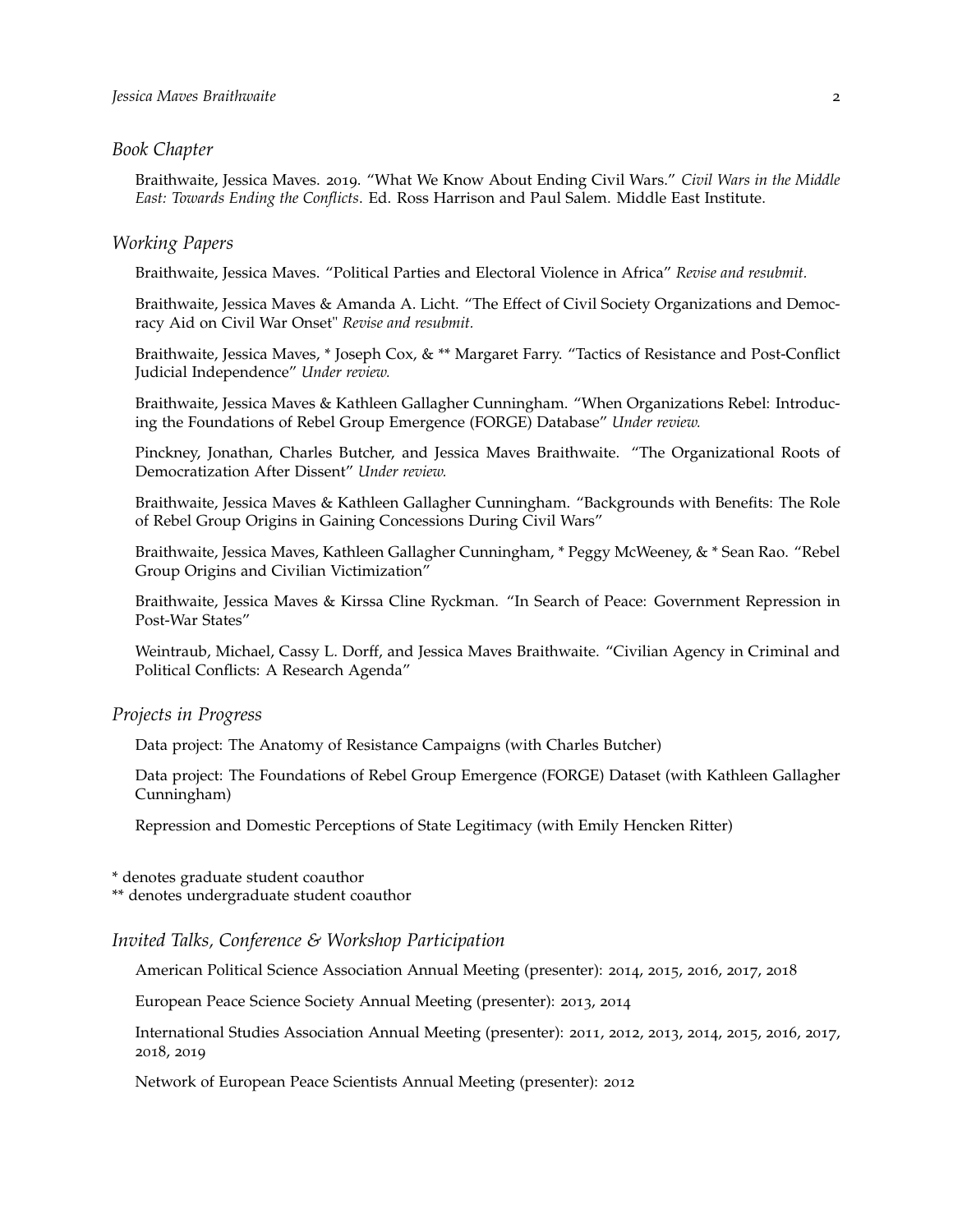Midwest Political Science Association Annual Meeting (presenter): 2011, 2017

Peace Science Society Annual Meeting (presenter): 2011, 2012, 2014, 2015, 2017, 2018

Southern Political Science Association Annual Meeting (presenter): 2016

University of Pittsburgh, February 2019: "When Organizations Rebel: Introducing the Foundations of Rebel Group Emergence (FORGE) Database"

University of Arizona (Latin American Studies) invited lecture, March 2018: "Determinants of Colombian Attitudes Toward the Peace Process"

Norwegian University of Science and Technology invited lecture, October 2017: "Backgrounds with Benefits: The Role of Rebel Group Origins in Gaining Concessions During Civil Wars"

University of Denver invited lecture, May 2017: "'Backgrounds with Benefits: The Role of Rebel Group Origins in Gaining Concessions During Civil Wars"

UC Merced invited lecture (Merced, CA), February 2016: "In Search of Peace: Government Repression in Post-War States."

SUNY Binghamton invited lecture (Binghamton, NY), March 2015: "In Search of Peace: Government Repression in Post-War States."

University of Tennessee Baker Center Workshop on Peacebuilding in Conflict and Post-Conflict States (Knoxville), May 2018: "Backgrounds with Benefits: The Role of Rebel Group Origins in Gaining Concessions During Civil Wars"

University of Essex Workshop on Political Dissent: Causes, Tactics, and Outcomes (Colchester, UK), December 2017: "Backgrounds with Benefits: The Role of Rebel Group Origins in Gaining Concessions During Civil Wars"

Rice University Workshop on Actors, Tactics, and Strategies in Intrastate Conflict (Houston), May 2016: "Parties, Elections, and Civil Conflict in Africa."

Workshop on the Colombian Peace Process (Bogotá), December 2015: "Determinants of Colombian Attitudes Toward the Peace Process."

Arizona State University Workshop on Gender, Violence, and Coercion (Tempe), October 2015: "Sexual Violence and the Outcomes of Civil Conflicts."

Kobe University Sakura Workshop (Kobe, Japan), April 2015: "Ballots, Bans, and Bombs: Terrorism, Spoiling, and the Quality of Elections."

Kobe University Sakura Workshop (Brussels), June 2014: "Military Purges and the Recurrence of Civil War."

Kobe University Sakura Workshop (Kobe, Japan), April 2013: "Electoral Violence and Competitive Elections in Dictatorships."

Workshop on Data on Non-violent Conflict (Uppsala, Sweden), October 2012: "The Conditioning Effect of Protest History on the Emulation of Nonviolent Conflict."

University of Essex Workshop on Advancing the Scientific Study of Conflict and Cooperation (Colchester, UK), March 2012: "Autocratic Institutions and Civil Conflict Contagion."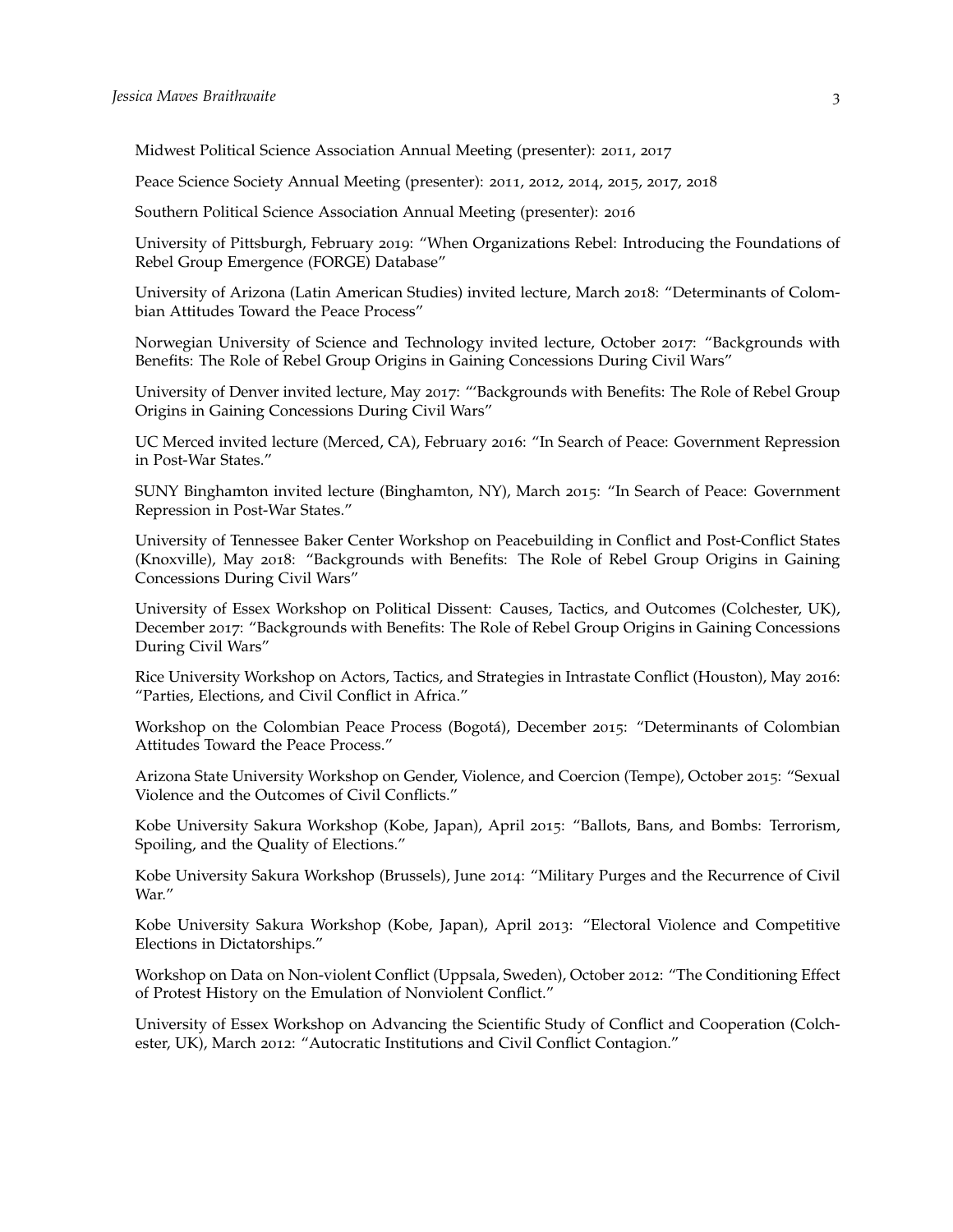# Fellowships, Grants, & Awards

School of Behavioral and Social Sciences Research Institute Research Professorship (Fall 2018).

Lead Investigator, "The Anatomy of Resistance Campaigns." (2018–2019) *United States Institute of Peace.* \$99,918.

Lead Investigator, "The Anatomy of Resistance Campaigns." (2017–2018). *Research, Discovery, and Innovation Faculty Seed Grant, University of Arizona.* \$7,848.

School of Behavioral and Social Sciences Research Institute Faculty Small Grant (2013–14). *School of Behavioral and Social Sciences, University of Arizona.* \$1,967.

Raymond Lombra Graduate Student Award for Excellence in Research in the Humanities and Social Sciences (2013). *College of the Liberal Arts, Pennsylvania State University.*

Research and Graduate Studies Office (RGSO) Dissertation Support Grant (2012). *College of Liberal Arts, Pennsylvania State University.* \$4,000.

Program in Empirical International Relations (PEIR) Pre-Doctoral Research Fellowship (2011–2012). *Dept. of Political Science, Pennsylvania State University.*

Summer Research Award (2011). *Dept. of Political Science, Pennsylvania State University.* \$2,500.

Miller-LaVigne Graduate Fellowship (2008–2009). *Dept. of Political Science, Pennsylvania State University.*

# Teaching

The Scientific Study of Civil War (undergraduate; PhD)

The Scientific Study of Human Rights and Repression (PhD)

International Relations of Sub-Saharan Africa (MA - online)

Dynamics of Civil Wars (MA - online)

Methods of Political Inquiry (undergraduate, honors)

United Nations (undergraduate)